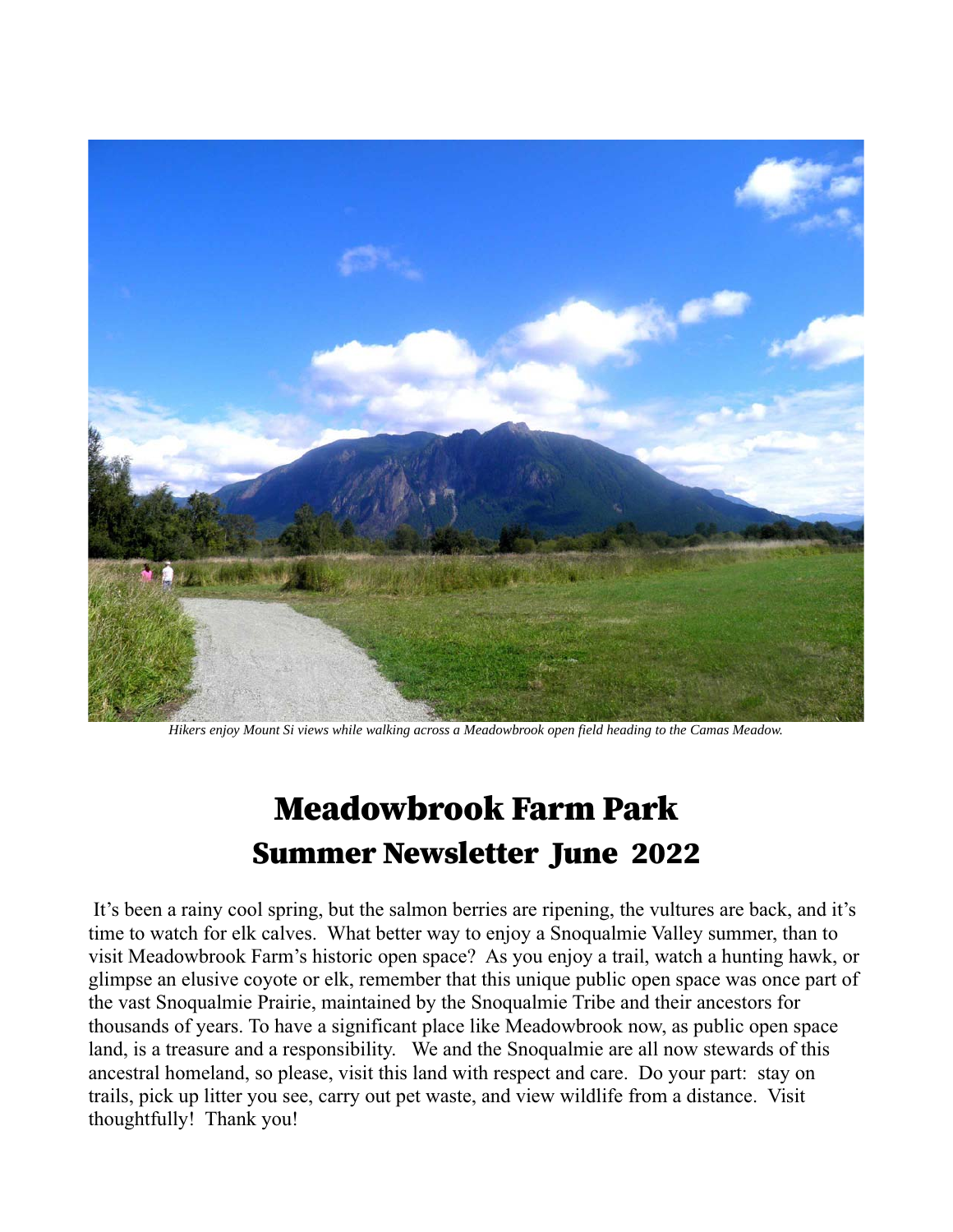### It's Baby Animal Season!

It's time to watch for baby elk in Meadowbrook's fields. After a 245 day average gestation, new spotted elk calves are born in early to mid June. Calves usually weigh 30–40 pounds at birth, and are up and nursing after about 30 minutes. For the first few days, calves will hide by remaining completely motionless, but soon are strong enough to keep up with their mothers. (We don't mow Meadowbrook's



tall grass fields during this period to protect hiding calves!) For a period of time calves can gain a pound per day! While mother and calf remain in seclusion for the first week or two, the calves are soon old enough for the pair to rejoin the herd. Watch for frolicking babies, or several napping babies watched closely by a nearby cow! Just don't approach the elk, moms may be especially protective at this time!

When watching wildlife, remember:

- Watch from a distance, preferably downwind. Use binoculars or spotting scopes.
- If the animal moves away, you are too close
- Talk quietly and minimize sharp sounds.
- Use special caution during mating season (fall for elk) and never come between a mother and her offspring.
- Pets should stay home, or be on leash.
- Never approach a wild animal to pose your child or yourself for a photo.
- Early morning and early evening are the best times to see animals.

### **Interlocal Agreement Progress**

The Meadowbrook Farm Preservation Association's 25 year agreement with the cities of Snoqualmie and North Bend to manage the Meadowbrook Farm historic open space property will end in 2023. Over that time, the MFPA (a  $501(c)3$  non-profit volunteer group) has worked to maintain the open meadows, build trails for public access, and provide public recreation and education. Rental activities at the Interpretive Center and adjacent fields, managed in partnership with Si View Parks, have augmented city funds to help maintain the open space park.

Discussions continue between the MFPA, Si View Parks, the Snoqualmie Tribe, and ownercities Snoqualmie and North Bend regarding the best next management options for Meadowbrook Farm Park. Continuing public recreation, education and restoration/enhancement activities remain the primary goals for this culturally significant, historic, beautiful land. A management model that best utilizes the strengths of each organization in collaboration is planned.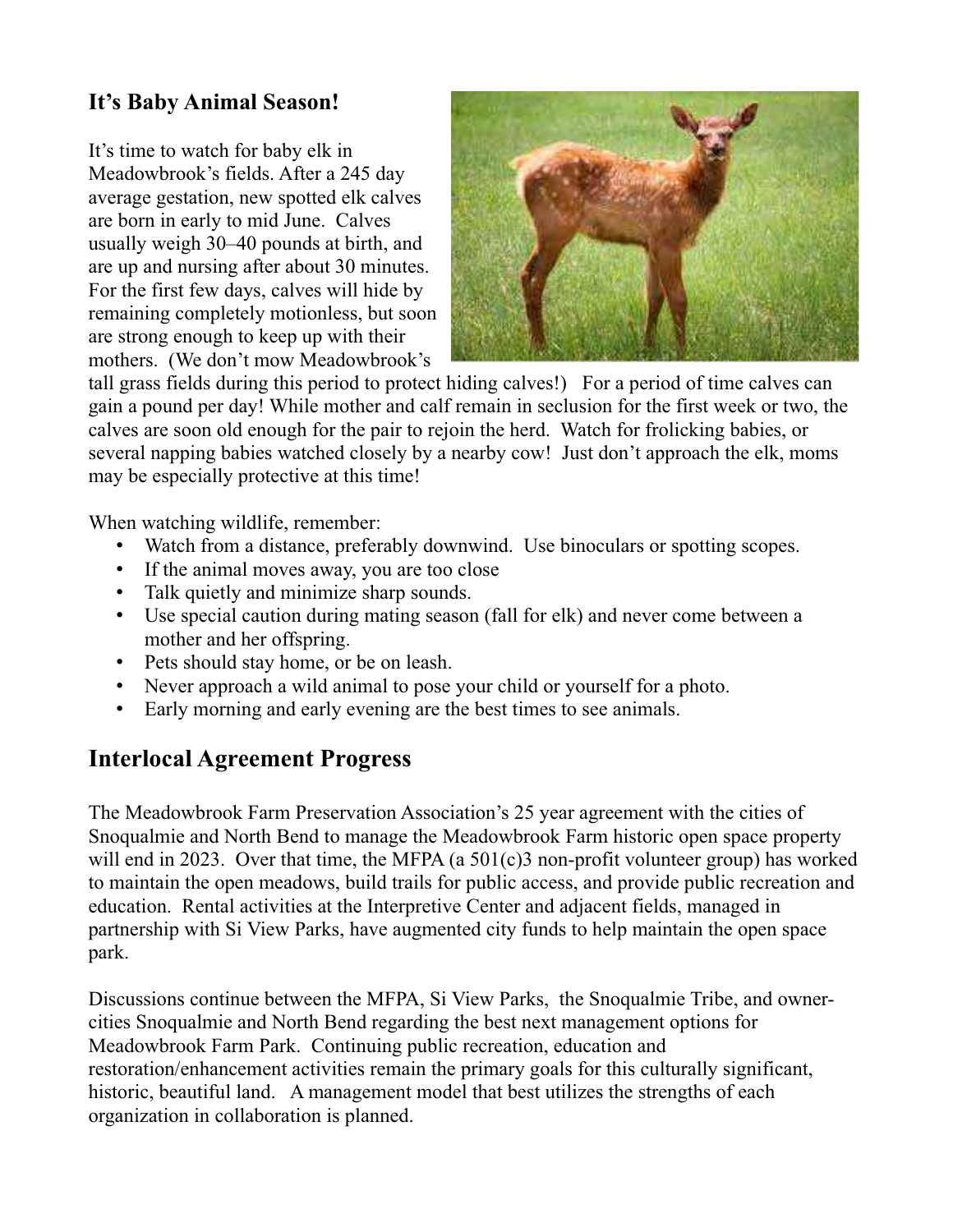# **New Eagle Scout Projects Benefit Meadowbrook Farm Park!**

The work of Boy and Girl Scouts have made many enhancements to Meadowbrook Farm Park over recent years. Recently, two very different Eagle Scout projects have benefited Meadowbrook. Thank you, all Scouts, for the work you have done for Meadowbrook!

**Ryan Sproge**, a junior at Mt Si High School, and member of Troop 466, chose an interesting wildlife issue for his project. Gardiner Creek flows across the east end of Meadowbrook Farm, and at one point, separates the Youth Activity Center (where his Troop is based) from Meadowbrook. Beaver activity building dams in the creek has backed up the creek water in recent years and has raised the water table for both properties. Ryan built and installed a "beaver deceiver" at the large beaver dam, helping to artificially lower the water level, without harm to the beavers.



Beavers are semi-aquatic large rodents who live on tree bark, twigs, and aquatic plants. They can stay underwater for 15 minutes, typically live 10--12 years, and can raise 1-4 kits per year.



This large beaver dam across Gardiner Creek on Meadowbrook helped raise the water table at both Meadowbrook and the Youth Actvity Center. D. Battey photo

With the help of his advisor, Doug McCelland, and in consultation with Beavers Northwest, a non-profit organization helping with beaver issues, Ryan directed troop members and families in the installation. Beavers are motivated to dam water flows by both the sound of rushing water, and feeling the current in moving water. The beaver deceiver works by diverting some of the water past the dam via a pipe, or by notching the dam to lower it, while isolating the sound and water flow from the beaver by fencing. The beaver is kept far enough way from the extra flow that he doesn't feel the need to dam the new flow.

Ryan's project involved a permit from the Washington Department of Fish and Wildlife. Cattle fencing panels in locations specified by beaver behavior research were installed in two work days over a two week period, and will be checked monthly for beaver activity and any debris accumulation. The water table adjacent to Gardiner Creek in that area will be observed.

Upon graduation, Ryan plans to attend the aeronautics and aviation program at University of Dakota, in Grand Forks, North Dakota, with the goal of becoming a commercial airline pilot. Thank you, Ryan!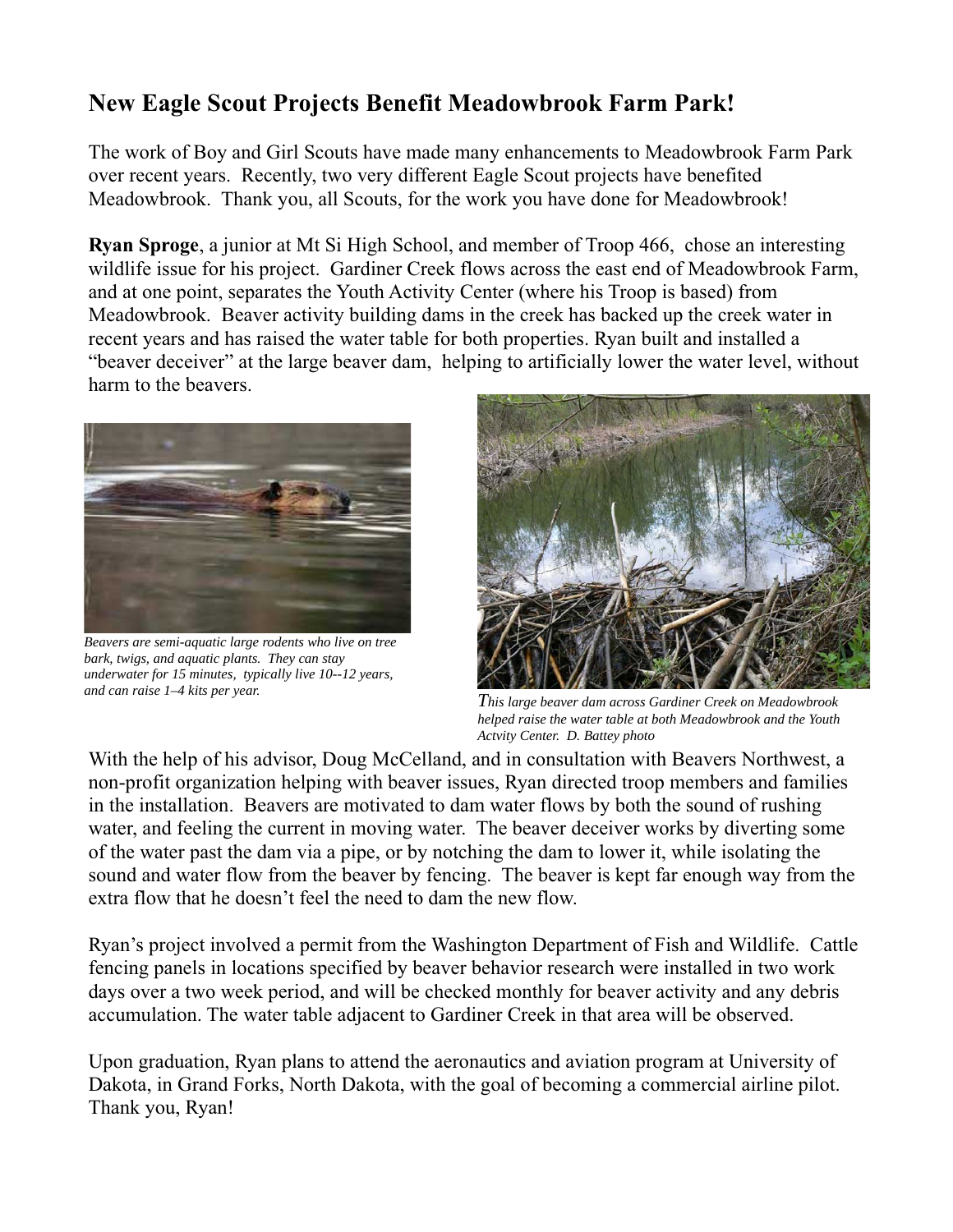Henry Spiekermann will be a high school senior, and member of Troop 575. He chose an Eagle project planned to enhance the visitor experience at Meadowbrook Farm Park, after noticing the number of people often gathering to observe elk activity. Henry planned and directed troop members and parents to build six new picnic tables, including two ADAaccessible tables, to be placed at popular Meadowbrook elk-viewing pull-out locations on Boalch Avenue in North Bend and Park Street in Snoqualmie.



Henry (kneeling) demonstrates assembling table components to other Scouts in the shop at home.

Matching the design of other Meadowbrook heavy-duty picnic tables, Henry utilized indoor space at home to cut and create table parts using ground-contact treated wood from Chinook Lumber in North Bend. (Thank you for the Eagle Scout discount, Chinook Lumber!) On-site at Meadowbrook, the table components were assembled under the watchful eyes of some of the elk. Placed close to the paved trail and at road pull-outs,

several of the tables were in



Henry Spiekermann (in orange shirt) directs table assembly on-site at Meadowbrook.



Scouts and crew take advantage of a partially finished table for an elk-watching break.

use by families the very next day. Thank you, Henry!

After graduation, Henry Spiekermann plans to attend electrical lineman school, and to leverage work as a lineman to then fund welding school.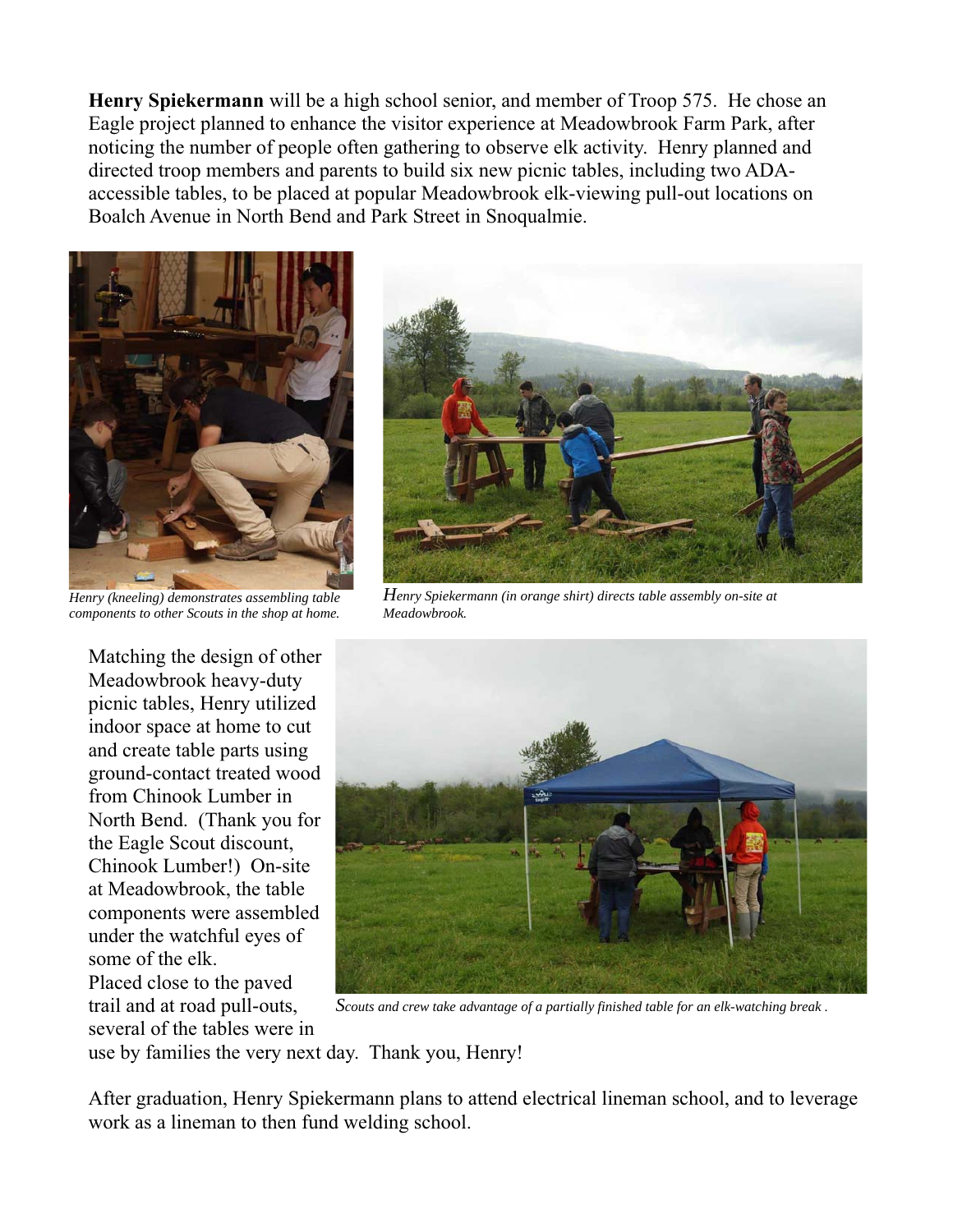### **Prairie Loop Trail Update**

The Cities of North Bend and Snoqualmie, the Si View Metropolitan Park District, and the Meadowbrook Farm Preservation Association (MFPA) are working jointly together with the Snoqualmie Tribe to plan for the future Prairie Loop Trail at Meadowbrook Farm Park. The loop trail will connect from the Meadowbrook Farm Interpretive Center north through the fields, forests, and wetland areas of Meadowbrook Farm to connect to Centennial Fields Park, with a spur trail connecting to Snoqualmie Middle School. With its link to the existing paved trail paralleling Park Street in Snoqualmie and Boalch Avenue in North Bend, the trail will form an Americans with Disabilities Act (ADA) accessible 2.6 mile loop around Meadowbrook Farm. The trail will provide access through some of the more remote portions of Meadowbrook Farm, where one can experience a sense of the original Snoqualmie Prairie that has existed at this location for thousands of years, thanks to the stewardship of the Snoqualmie Tribe. The project will also provide for management of noxious weeds including reed canary grass, and the restoration of native plant species which have been historically

present in the prairie and its wetlands. Interpretive signs will help to tell the story of the prairie. which will be developed in consultation with the Snoqualmie Tribe. The trail will provide excellent opportunities for walking. iogging, bird and elk watching, and simply learning about and connecting with the rich history and experience of this special place.

The City of North Bend has secured a \$500,000 Parks Capital Grant from King County for the project, and the parties are jointly applying for a 2022 Washington Wildlife and Recreation Program grant to fund the remainder of the project. We look forward to further planning ahead for this great trail proposal, and look forward to the day that this loop trail will be open to the public. For more information on the project, contact North Bend Senior Planner Mike McCarty at (425) 888-7649 or  $\text{mm}$ cccartv@northbendwa.gov. ø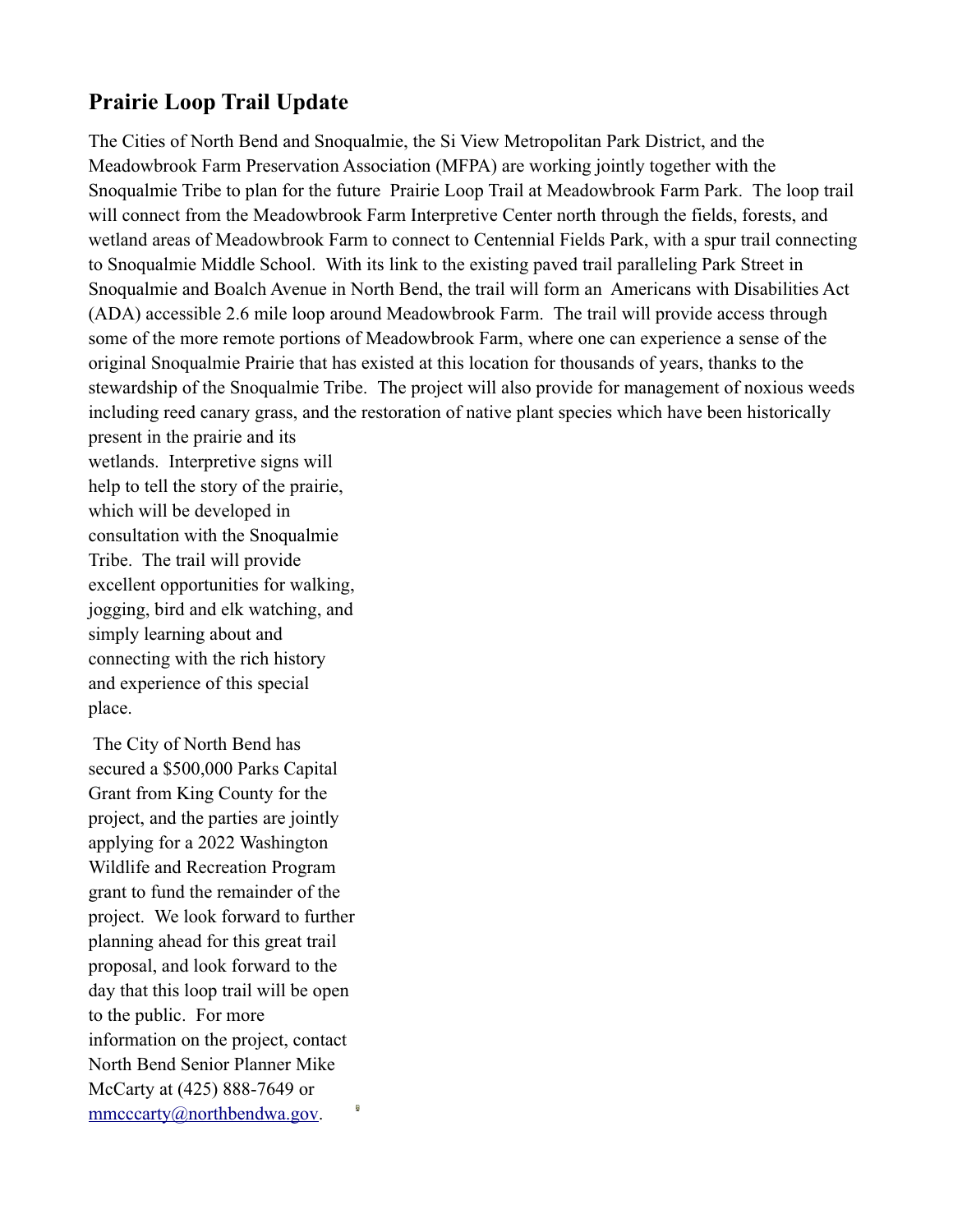# **Who Walked Here?**

One of the fun things about a walk at Meadowbrook is looking at tracks. Most valley residents can now recognize elk tracks . . .but was that a bobcat or a coyote? Was that a cougar, or someone's really big dog?

There are some simple differences to look for that can help distinguish members of the canine and feline families by their tracks. Of course, not every track will show every characteristic, but by examining a number of prints, you can often make an informed judgment.



From" Tracking and the Art of Seeing" by Paul Rezendes

- Felines have retractable claws: their claw marks will not show, but canine claws usually do.
- Feline tracks tend to be generally round, rather than oval like a dog; covotes are even more oval.
- Feline toe pads generally look smaller in comparison to the main pad, than canine toe pads.  $\bullet$
- Feline main pads usually show a "double lobed" forward edge, while canines do not.
- The curved space between feline main pads and toe pads creates an "arc" or ridge between main  $\bullet$ and toe pads. Canines tend to have a raised pyramidal area of mud or dirt in that tighter space.
- Canine tracks tend to be symmetrical, with the toe pads pointing in the same direction as the  $\bullet$ main pad. Feline toe pads tend to point in a slightly different direction than the main pad, and the inside and outside toe pads may be offset, one ahead of the other, making the feline track look somewhat asymmetrical.

Enjoy looking at tracks at Meadowbrook, and thinking about the animals who live there!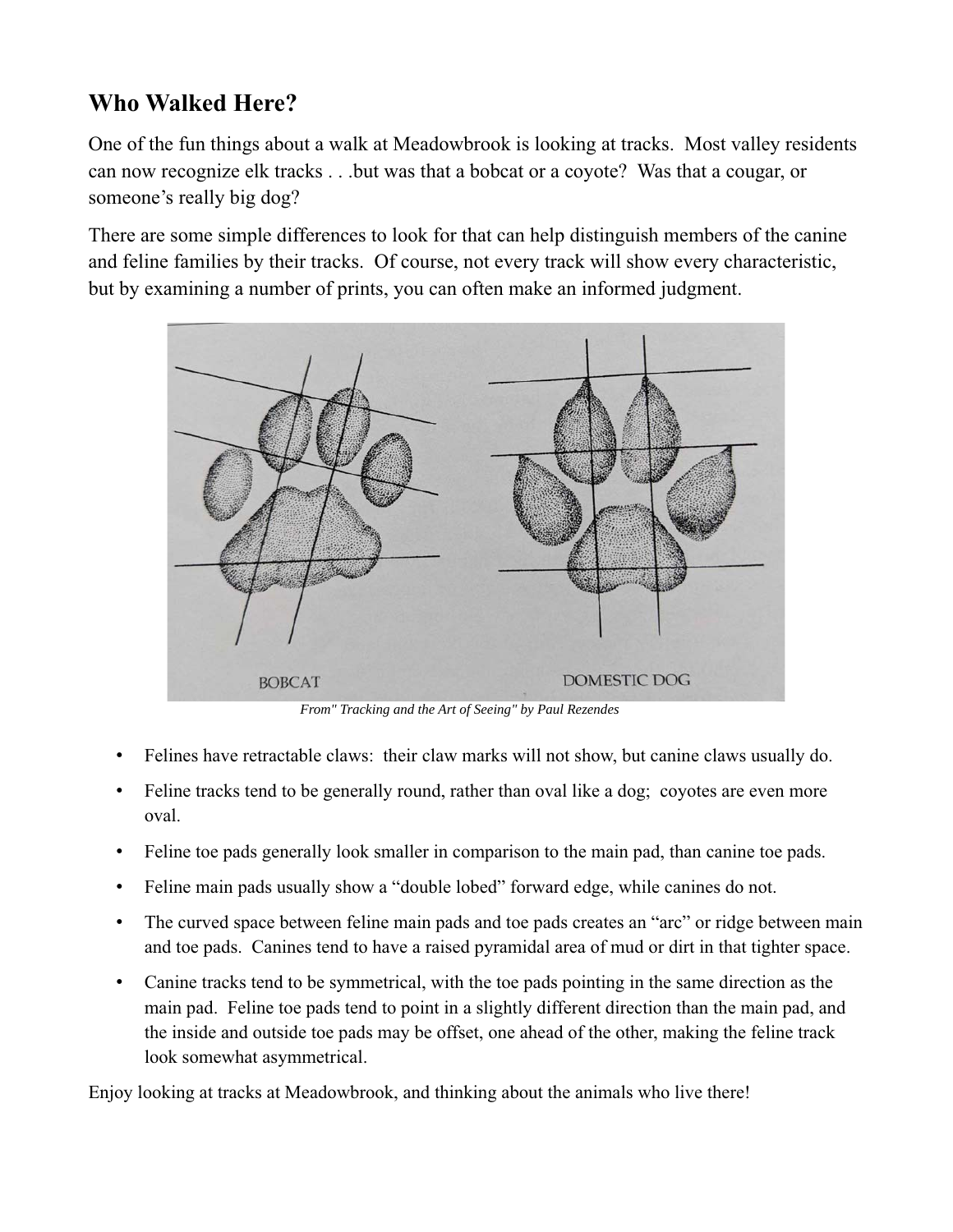Hops from Meadowbrook to Monte Vista to Museum and Back to Meadowbrook

## **Hops Hop back to Meadowbrook Farm Park**

In 2005, searching for a newsletter worthy article, Snoqualmie Valley Historical Society Museum Director, Dale Sherman and I discussed the journey of hops from Meadowbrook to my farm, then the Museum and then back to Meadowbrook. I have modified Dale's story below:

The Hop Growers Association was incorporated in 1882 by Richard Jeffs of White River, Captain George W. Gove, and D.K. Baxter. They purchased land from the Valley's first permanent European-American settler, Jeremiah Borst



Hops (Humulus lupulus) are used to flavor beer and other drinks, and in herbal medicines.

and began what quickly expanded into a 1200 acre operation, with about 900 acres in hops and billed as the "Largest Hop Ranch in the World." The growing of hops was extremely profitable until over-production and a "hop louse" (aphid) crippled the business and by 1904, the giant hop farm was turned in to a dairy operation by new owner, Arthur W. Pratt and his farm manager, Angus J. Mofatt – repurposing the thousands of cedar hop poles as cattle fencing.



Hop-picking time in Hop Ranch days (late 1880's) drew seasonal workers, often Native Americans, from eastern Washington and up the Northwest coast. Workers were paid in silver dollars. Notice tall split cedar hop poles, full hop baskets, and whole families working together.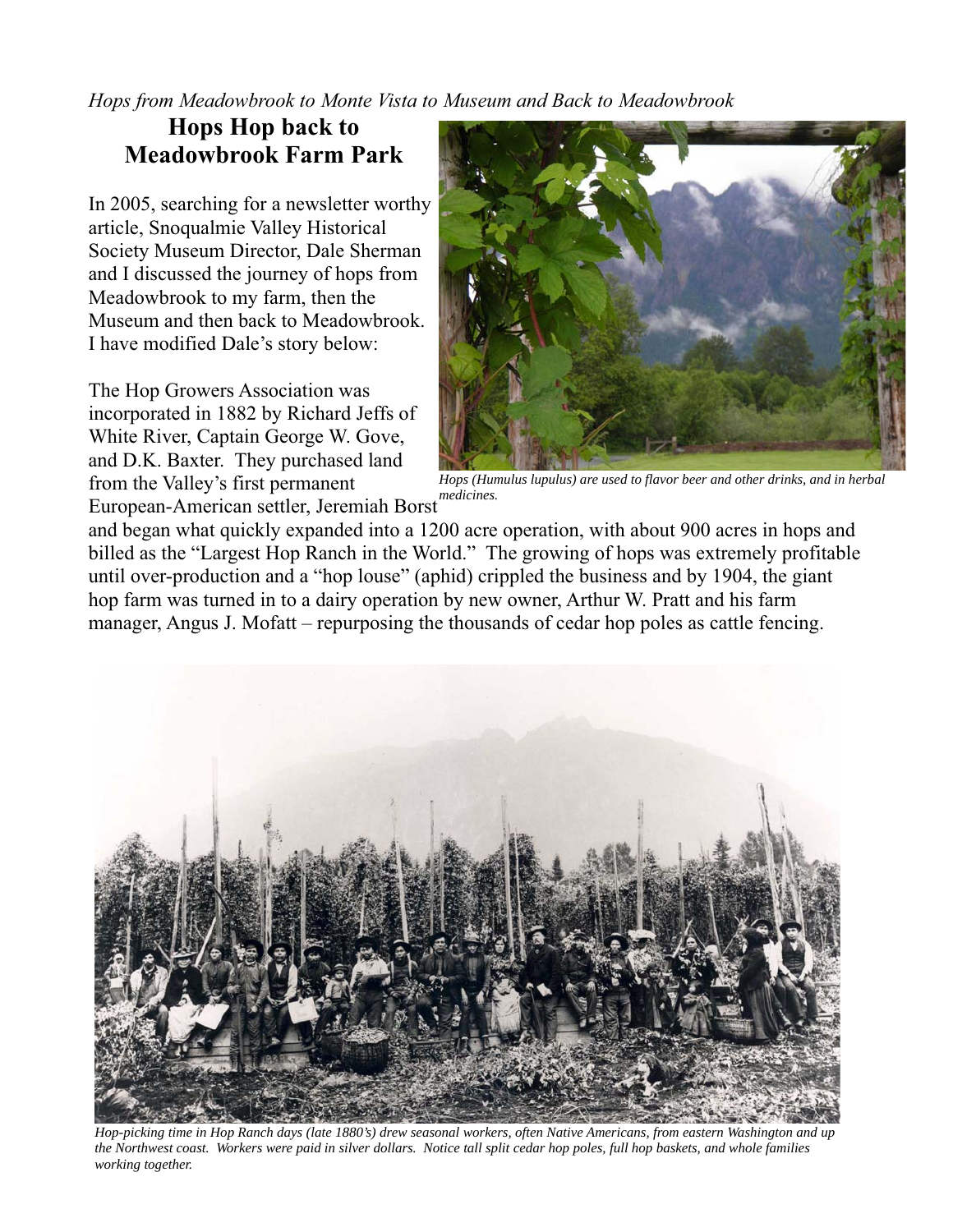

Dave Olson, past Meadowbrook board member, plants hops at the Interpretive Center





Home-brewed beer from Meadowbrook hops.

Sam Metzler, past Meadowbrook board member, and Kathy Battey harvest hop flowers.

Today, 460 acres of the original hop ranch have been saved and are held in public ownership, preserving some of the natural open beauty the Snoqualmie's, and later European settlers, found so inviting. The Snoqualmie Valley Historical Museum has many artifacts from the original ranch, including photographs, tokens, and postcards.

But what became of all those hops?

Well, thanks to Museum Board member Dave Battey, and with the blessing and help of Doris Vinnedge, some of the original hop vines were saved and are now back in the same soil from which they began their journey back in 1882. In 1993, Dave was mowing Meadowbrook Farm for the Snoqualmie Valley Land Company, the owners of the property. Dave asked a few of the owners if he could transplant some of the hops that were scattered about and still alive at the time. His idea was to preserve the original hops off site, as the Land Company had portions of the property for sale and development would likely wipe out any vestiges of the vines. The Board of Directors of the Land Company never took up Dave's suggestion, but, not to be thwarted in his quest to preserve an important piece of Valley history, Dave contacted Doris Vinnedge, one of the five principals of the Land Company, and mother of Museum board member Gardiner Vinnedge. Doris was excited to help!

In Dave's words "Doris called me, and we set up a date and time to go out on the farm and dig some hop roots. As it turned out, we picked about the wettest day of the year. I picked up Doris right in front of her house in my four-wheel drive truck and we were both dressed in rain slickers. We drove out on the Dike Road - which is almost to the Golf Course, on the Golf Course side of Boalch, and I headed for the main drainage ditch that is the property line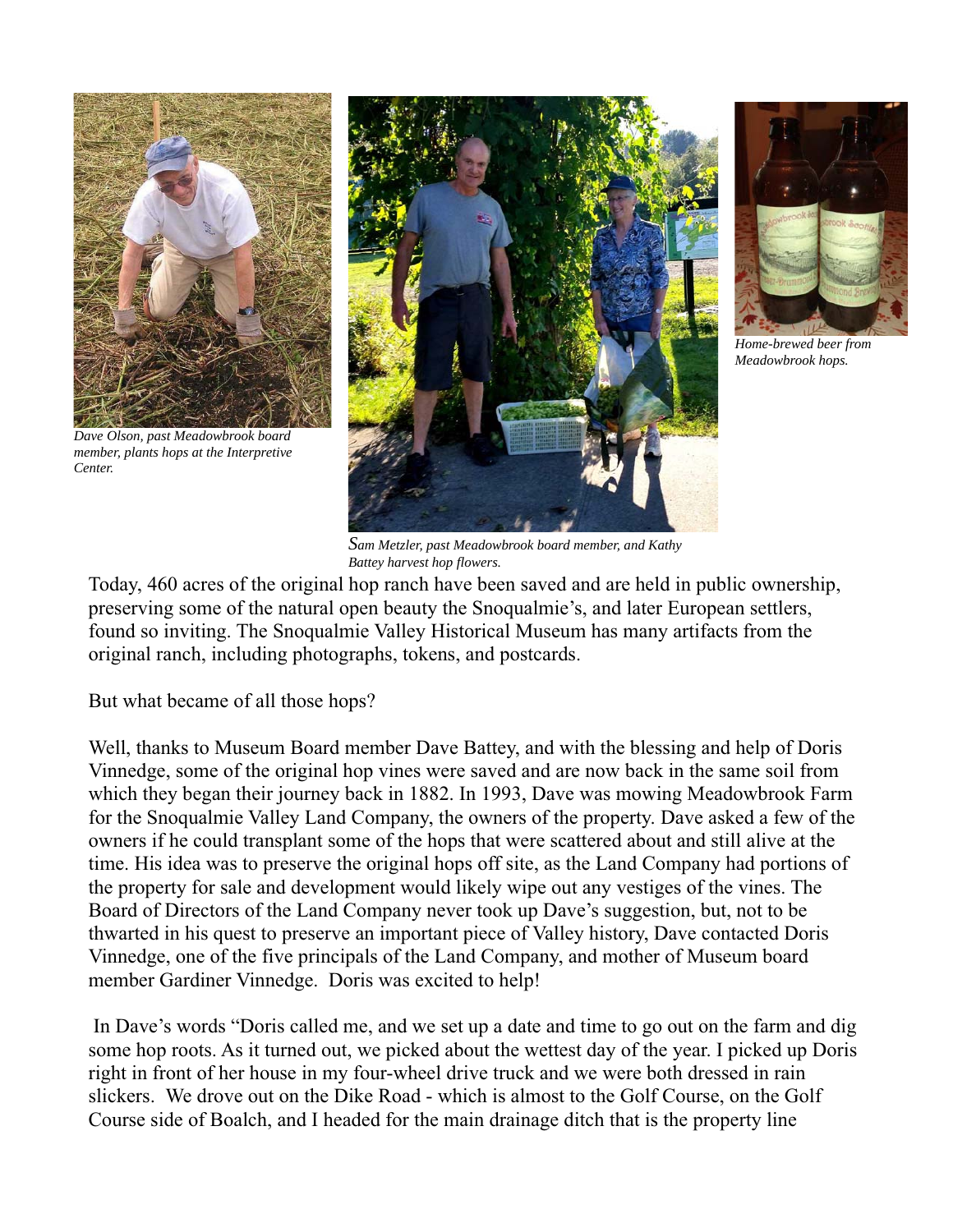between the Golf Course and Meadowbrook. I knew there were some strong plants there, growing up maple trees along the border. Doris didn't get out of the truck - her reason for being there was purely to make the "plant heist" legal. Dave planted the roots at his farm, and a year later they were transferred to the Museum where they were planted in large planters made of railroad ties, built in front of the Museum Farm Shed. They quickly covered the full front of the Farm Shed



Hop flowers not yet ready for harvest. Hop-picking time is a narrow window between ripeness and fall rain. There were several hop drying sheds in the upper valley where hops were dried after picking, but the hop-drying shed in Fall City is the last remaining drying shed for hops from the days of the Hop Ranch

With Meadowbrook Farm now preserved public land as of December of 1996, the Museum Board began to discuss moving the vines back to their original soil. Accordingly, during the first week of April, Dave and several friends of Meadowbrook, once again took up shovels and transplanted the progeny of the vines he and Doris Vinnedge saved back in 1993. The original plantings were just outside the back door of the Meadowbrook Interpretive Center, but soon, the sturdy poles set as a symbolic 'salmon drying' area just outside the Interpretive Center were commandeered as hop poles, and quickly enough of a crop was available for some home brewing of Meadowbrook beer by Meadowbrook Board Member Dave Olson.

So the hops that Doris Vinnedge helped preserve, came back home to Meadowbrook, where they climb the poles and set their hop 'cones' every year



David Stewart Battey

Dave Battey is a Meadowbrook Farm board member and valley historian.